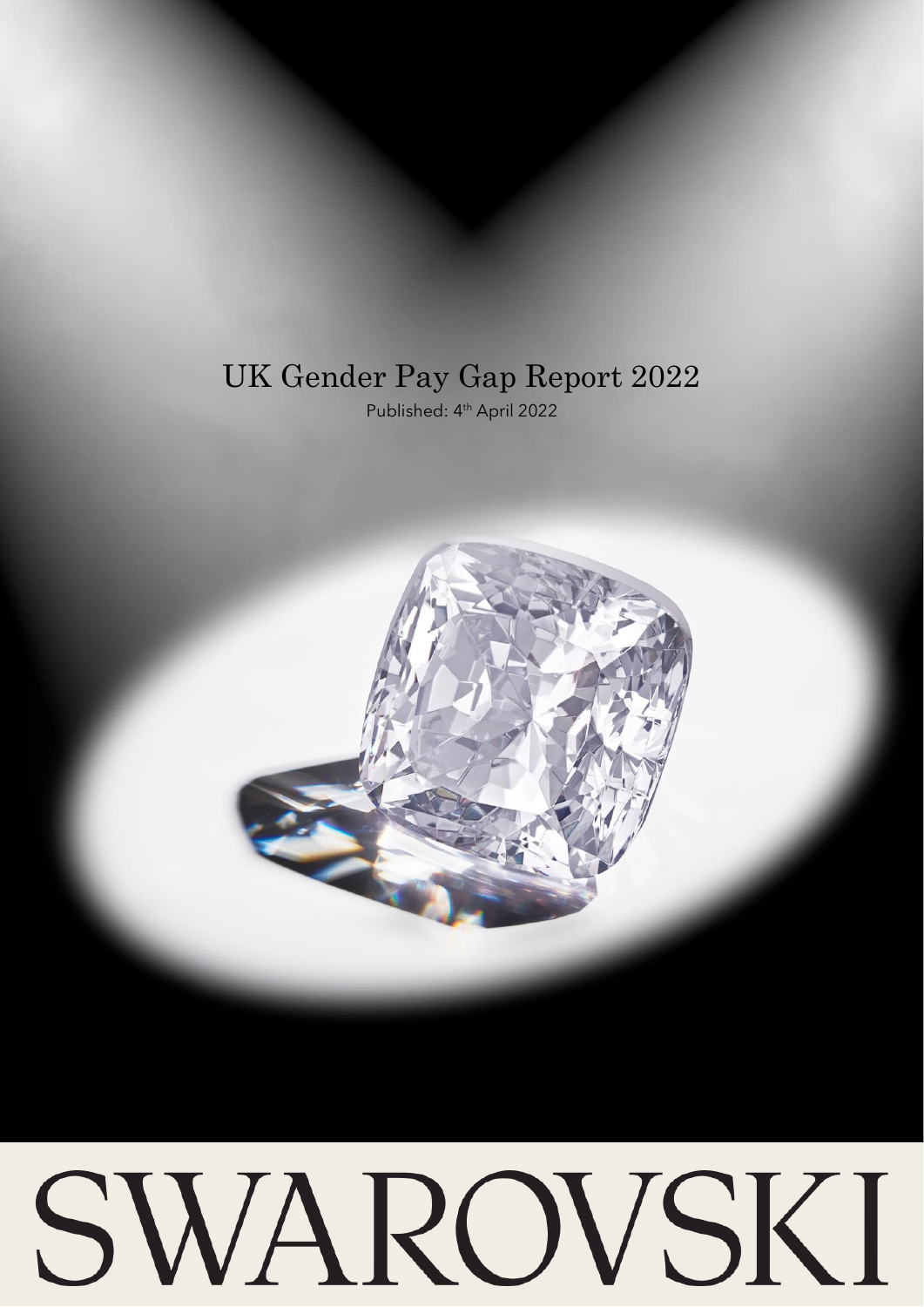# Table of Contents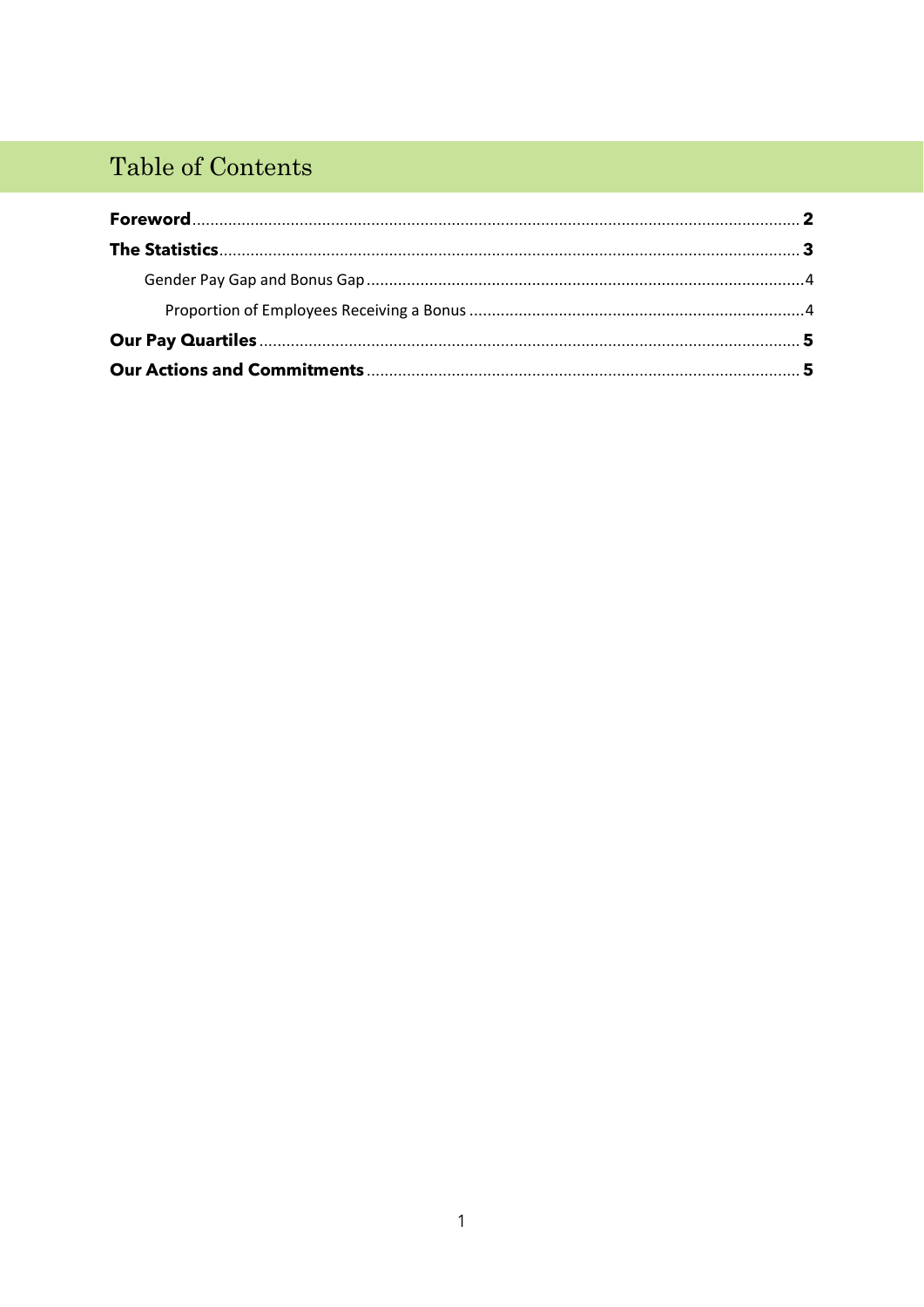## Foreword



Welcome to our 2022 Gender Pay Gap Report. We want to be recognised as a brand that's built on a foundation of equality and inclusivity.

Annual reporting of our gender pay gap provides us with an opportunity to evaluate our progress with our commitment to closing the gender pay gap over time. Whilst the brand transitions into the attainable luxury sector, diversity and inclusion remains an essential component at the forefront of our journey.

Our commitment to diversity and inclusion extends beyond our UK business, and we continue to be guided by global business parameters when making business decisions on

compensation and rewards. Our processes strictly focus on objective achievements and performance that aim to remove biases at every stage of our compensation and rewards schemes.

Although we have improved our gender pay gap this year, we acknowledge that we still have a task ahead of us in further closing the gap. If you read on, you will find more details on why we have a gender pay gap, and what steps we will take to continue upholding our commitment.

### Craig Ash Managing Director of the Swarovski Crystal Business UK, Ireland, and Nordics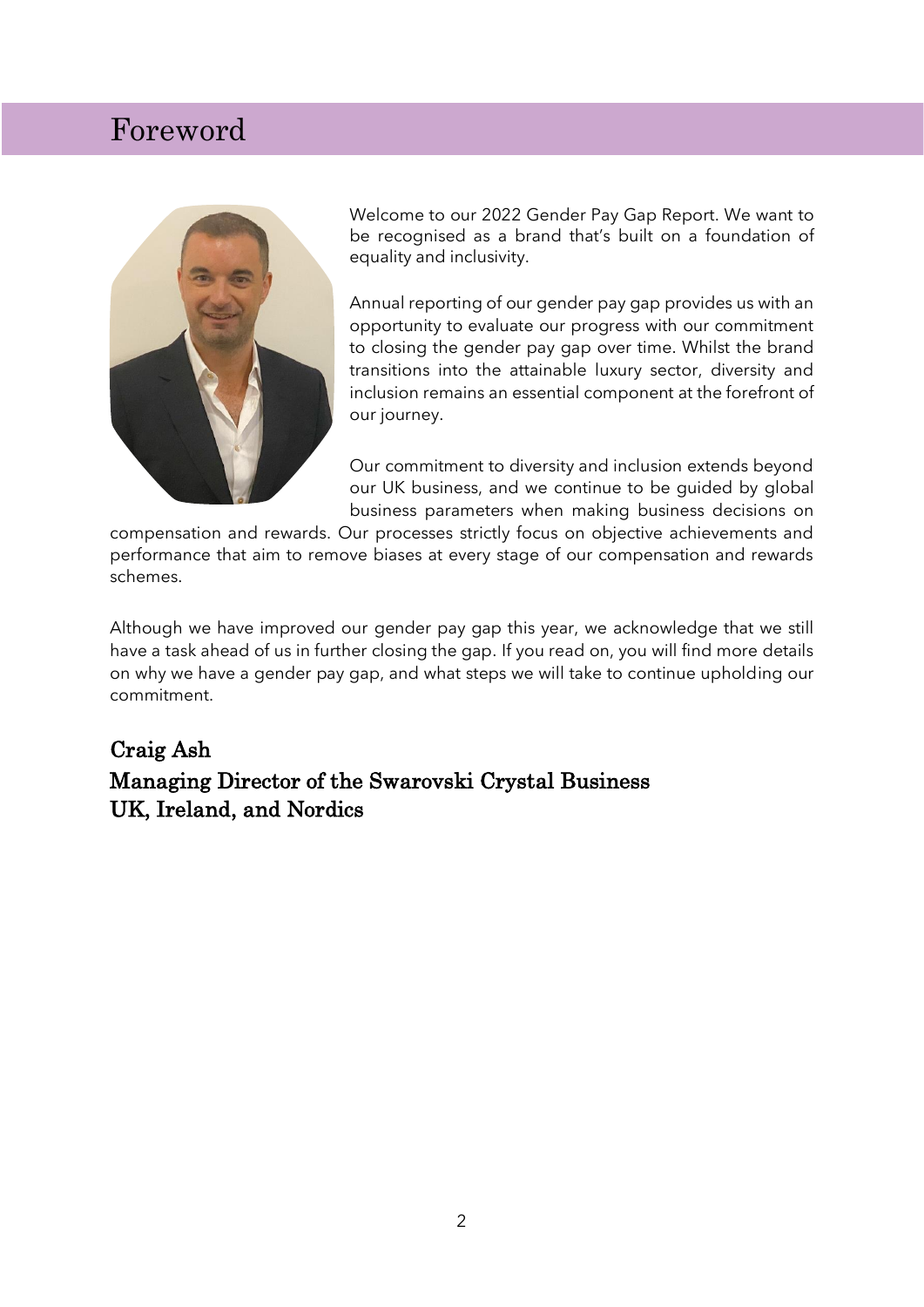## The Statistics

Our report is based on employee data from the snapshot date of April 5 2021 and relates to our employee population who were working at Swarovski UK at that time.

It is important to remember that the retail sector faced lockdowns and furlough during the pandemic and this extended until mid-April of 2021.

For the purposes of this report, we are reporting only on employees who were working and not furloughed in April 2021. This means that our gender pay gap report for 2021 relates to 103 employees, most of whom were employed at our Offices, and excludes most of our store colleagues who were furloughed.

#### **Relevant employees reported for our hourly pay gap**



#### **Relevant employees for our bonus gap**



The make-up of the reported population for our bonus gap includes our entire retail and office-based employees across the UK business. You will find our percentage female and male population in the figure above, which has not changed since we reported on our 2020 gender pay gap.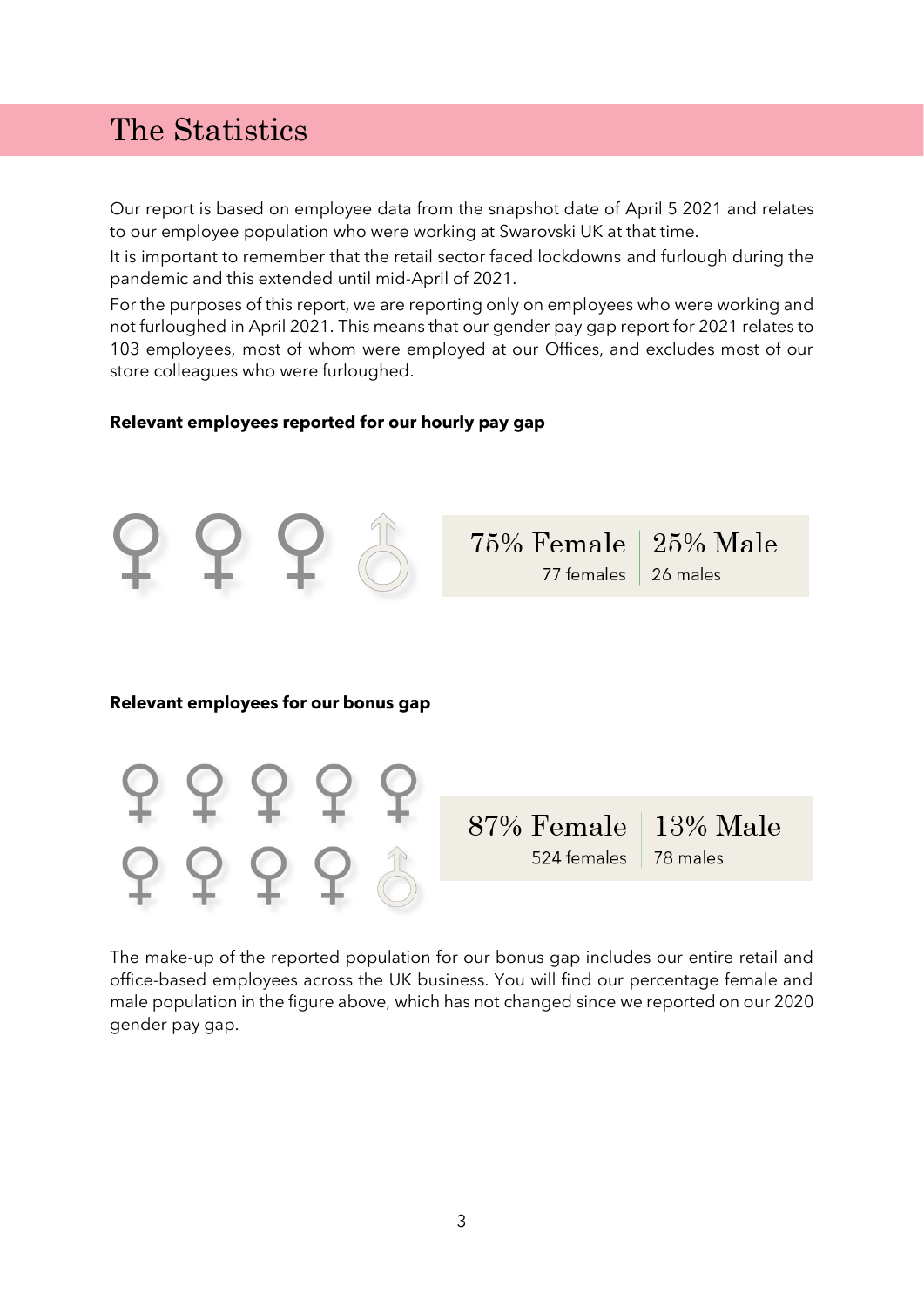# Our Gender Pay Gap and Bonus Gap

You will find this year's results in the first column of the table below. In the second column, you will see how our results compare to last year:

| Mean gender pay gap 2021 (%)    | % Change from 2020        |
|---------------------------------|---------------------------|
| 22.1                            | $\blacktriangledown$ -7.6 |
| Median gender pay gap 2021 (%)  | % Change from 2020        |
| 17.7                            | $-12.1$                   |
| Mean gender bonus gap 2021 (%)  | % Change from 2020        |
| 56.7                            | 6.7                       |
| Median gender bonus gap 2021(%) | % Change from 2020        |
| 14.4                            | $-24.5$                   |

Below, you will find the % proportion of females and males receiving a bonus, which has increased since 2020.

| Males receiving a bonus (%) | <b>Females receiving a bonus (%)</b> |
|-----------------------------|--------------------------------------|
| 95.1                        | 97 C                                 |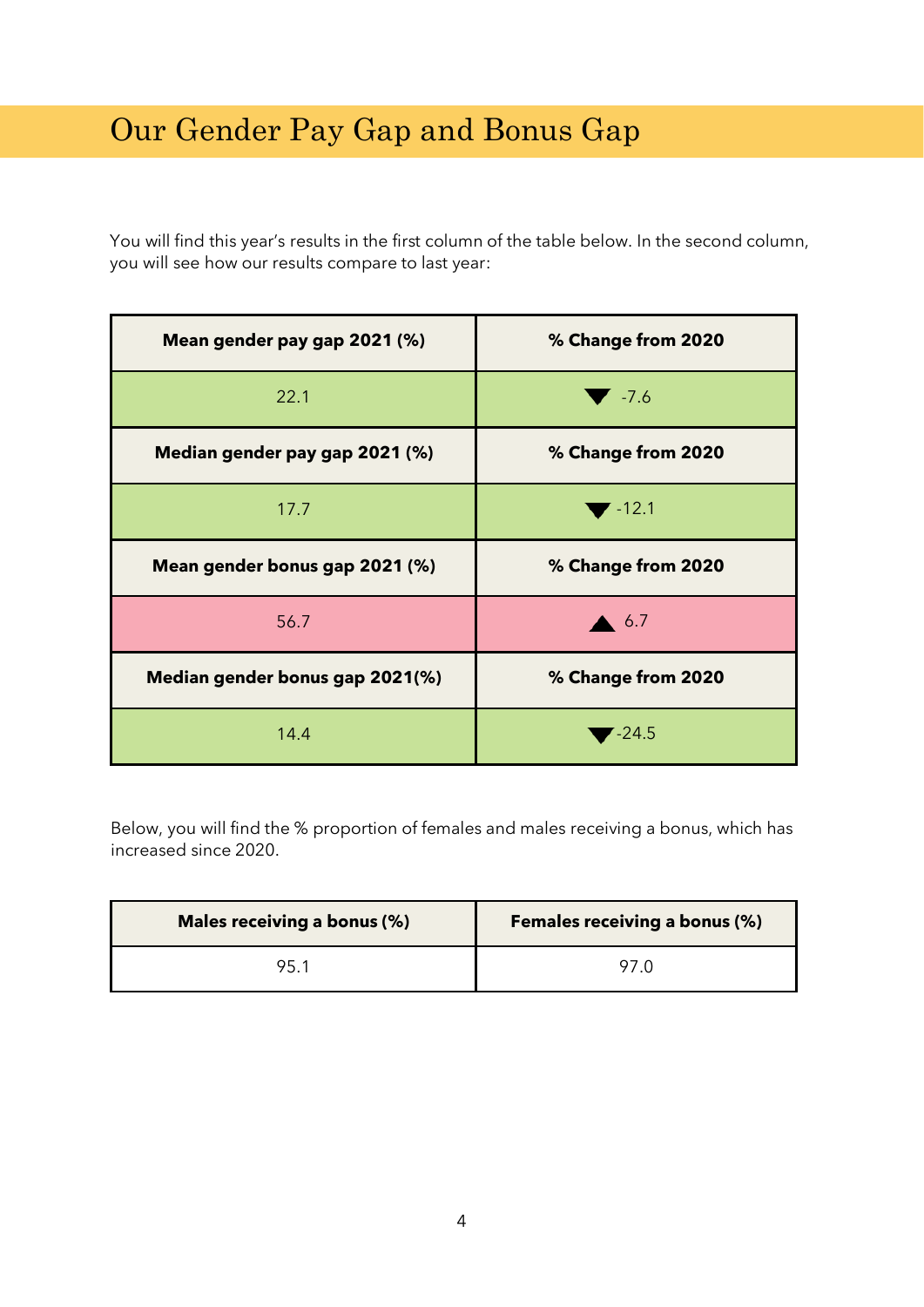# Our Pay Quartiles

This year, the 103 employees that we reported on were equally split into four pay bandings as follows:



Band A represents our lowest pay quartile, whilst bands B and C represent our lowermiddle and upper-middle pay quartiles, respectively. Band D depicts the gender split in our highest pay quartile, which you will also see comprises our highest portion of males in comparison with the lower pay bandings.

## Our Actions and Commitments

Although we have managed to decrease the mean gender gap this year by over 7%, we acknowledge that we have work to do in determining more actions to further decrease it. The changes in this year's analysis have provided us with some useful insights into understanding the drivers of our previous gender pay gap, which we will explain in more detail below.

The mean gender pay gap is determined by calculating the average pay rate that females receive across the whole organisation, compared with males. Our entry-level positions mainly lie within our retail stores, which have corresponding entry-level pay rates.

With the flexible nature of retail and part-time working options that we offer, we attract a far larger percentage of females than males to work for us in store-based roles. As a result, our female sales colleagues make up some 40% of our entire UK working population, whilst male sales colleagues on entry-level pay make up just 4%.

We attract a higher proportion of males in our offices. These colleagues are employed in the higher pay bandings, which drives up the average male hourly pay rate overall.

We recognise that until we begin to see a significant increase in the number of male employees in our entry-level store roles, this may continue to impact the overall pay gap.